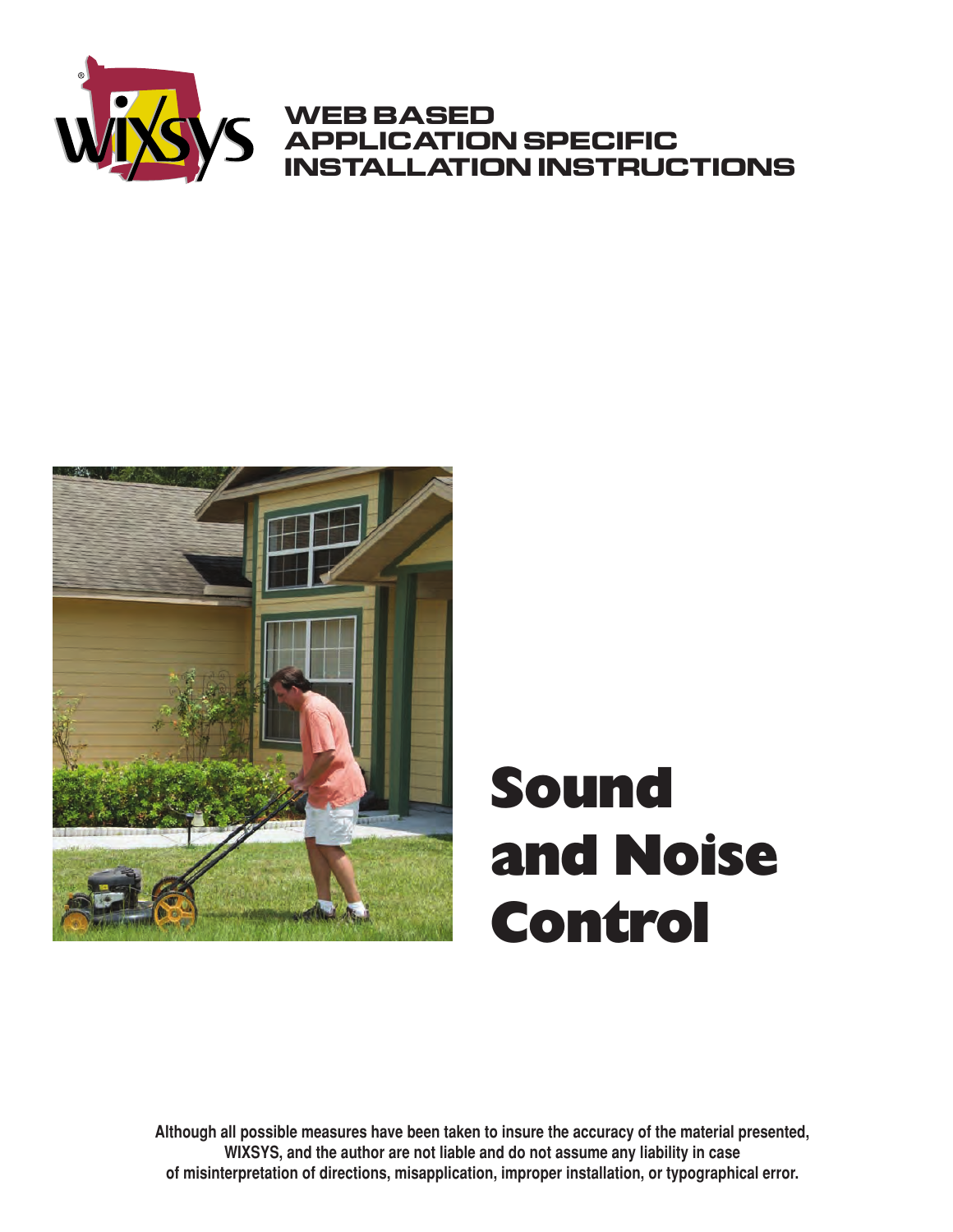### **Reducing Noise Levels**

The least spoken of advantage to new windows, but perhaps one of the kindest of all, is the sound transmission reduction a quality window offers over old windows. Quality Vinyl Replacement Windows can reduce interior noise levels up to 40 db which is the equivalent of silencing an alarm clock. This can be very important when living on a busy street, across from a commercial area, or near a busy street, highway, train station or airport.



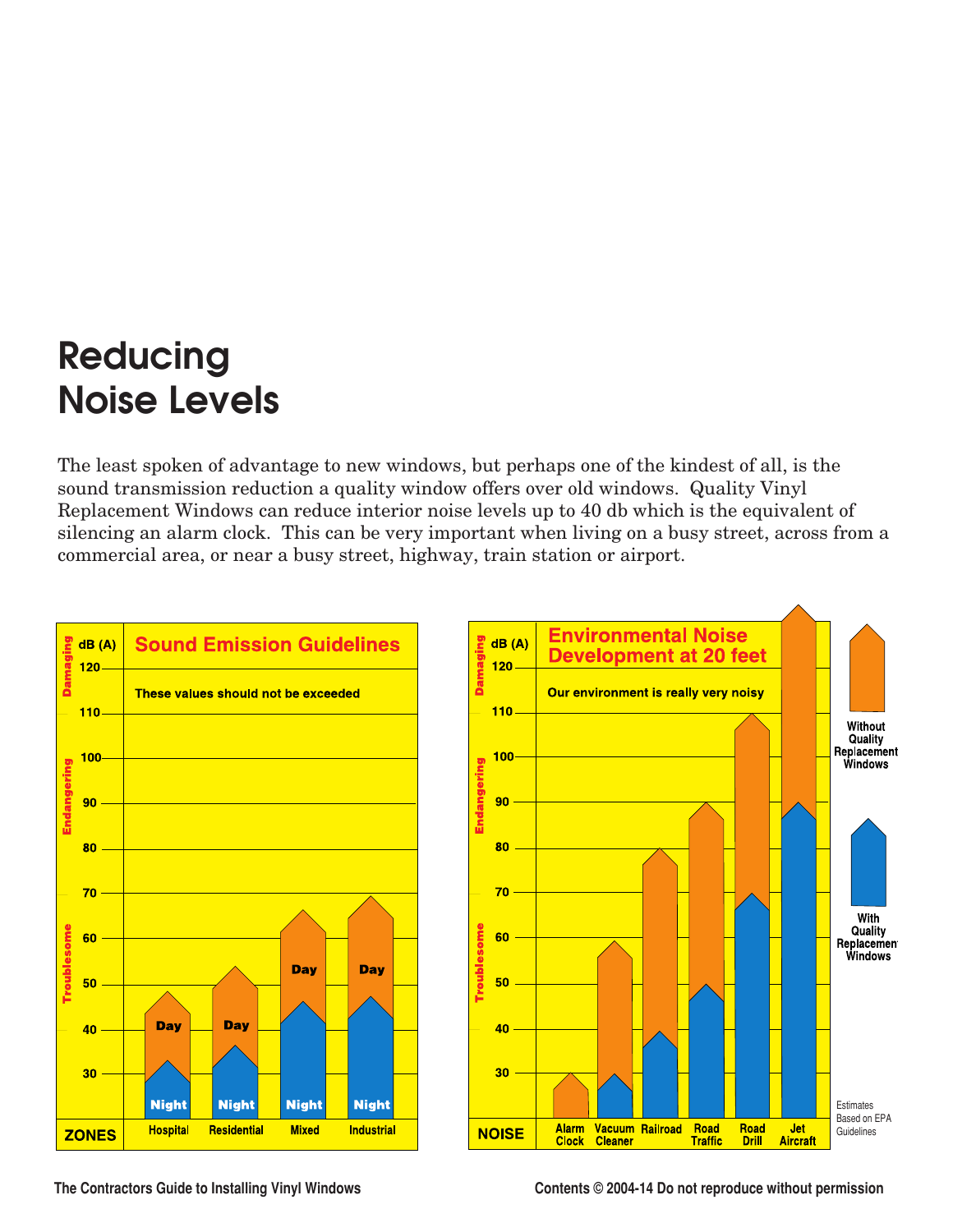## **Sound Control Qualities of Windows and Glazing**

Windows and doors have always been center to the separation of the outside environment and the inside living area, but the benefits have usually been limited to cold, heat, sun, rain and other weather related variables.

Exterior noise is becoming more of a focus when improving homes because noise pollution becomes more of a problem as areas become built up and traffic and other transportation caused noise is being identified as harmful.

The trend began from two sources. One has been the need to help homes built around airports to insulate the living areas from the noise of big jets taking off and landing. The other has been the unexpected benefit of improving glass technologies either by multiple panes for energy efficiency or lamination for protection against breakage.



Sound travels through windows and doors via air infiltration (think of an open window versus a closed one) through



**TRIPLE LITE INSULATING GLASS INSULATING GLASS & SEPARATE PANEL**

the unit and due to vibrations in the window's glazing and frame components. To reduce sound transmission, improvements can be made to include weather stripping to reduce air infiltration, using multiple panes of glass and other materials of varying thickness, and even adding a storm window (inside or out) to create an additional barrier.

So, interrupting the sound path by interrupting air flow, or vibration path or decreasing sympathetic vibration by increasing the space between surfaces or making touching surfaces of unequal thickness are the most effective methods. Singularly they can make a difference. Combining the options in window and door systems can make the noisiest outside environments quiet on the inside of the building.